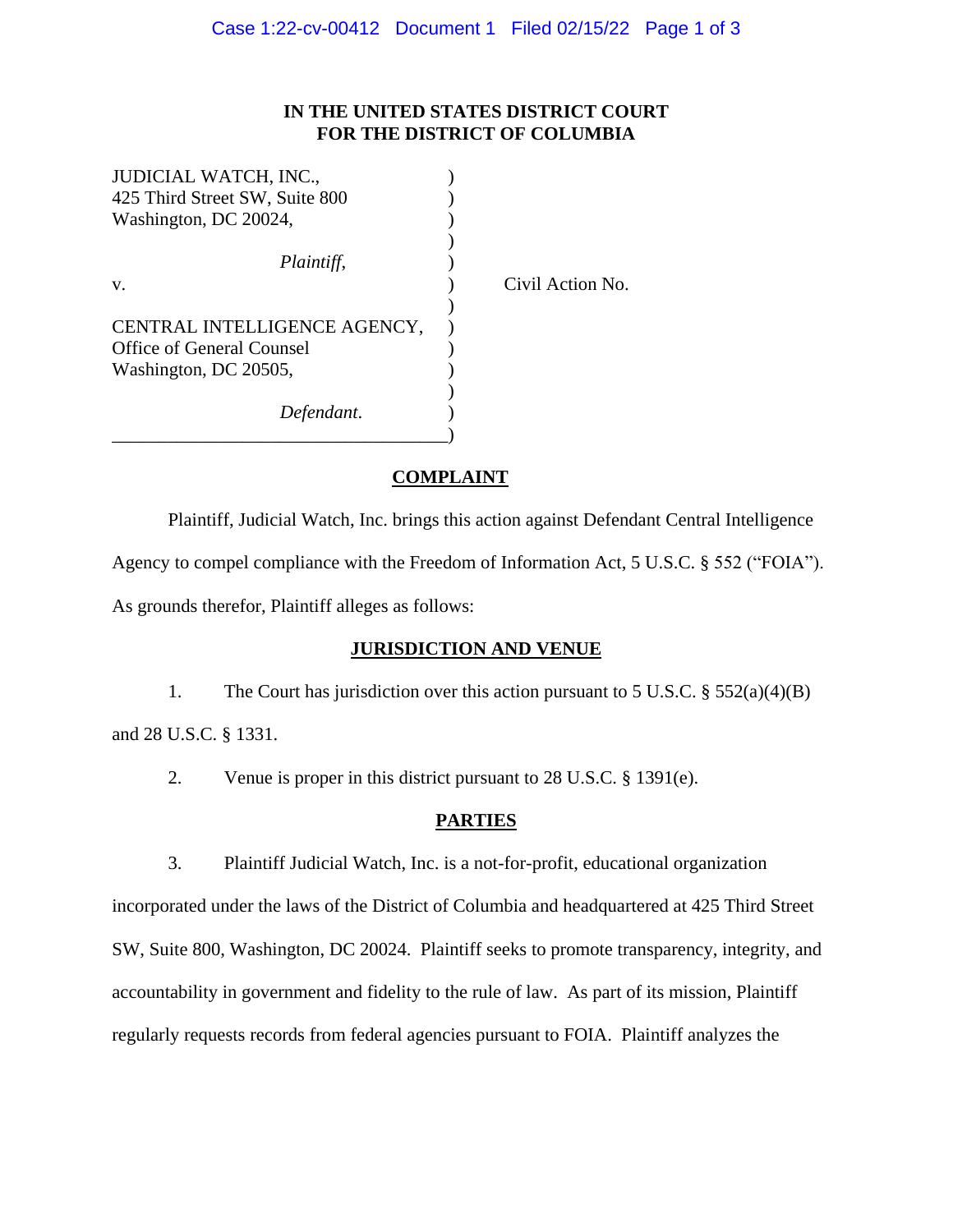agencies' responses and disseminates both its findings and the requested records to the American public to inform them about "what their government is up to."

4. Defendant Central Intelligence Agency ("CIA") is an agency of the U.S.

Government and is headquartered in Langley, Virginia. The CIA has possession, custody, and control of records to which Plaintiff seeks access.

# **STATEMENT OF FACTS**

5. On October 26, 2021, Plaintiff sent a FOIA request to the Central Intelligence

Agency seeking access to the following:

**All records regarding any meetings or telephonic conversations between any official or employee of the Central Intelligence Agency and Mr. Michael Sussmann (formerly an attorney with Perkins Coie) between January 1, 2015 and the present. This request includes, but is not limited to, all notes, transcripts, summaries, or other records created in preparation for, during, or pursuant to the meetings or conversations.**

6. On October 27, 2021, Defendant acknowledged receipt of the request on October

26, 2021 and advised Plaintiff that the request had been assigned tracking number F-2022-00128.

7. As of the date of this Complaint, Defendant has failed to: (i) determine whether to

comply with the request; (ii) notify Plaintiff of any such determination or the reasons therefor;

(iii) advise Plaintiff of the right to appeal any adverse determination; or (iv) produce the

requested records or otherwise demonstrate that the requested records are exempt from

production.

# **COUNT I (Violation of FOIA, 5 U.S.C. § 552)**

- 8. Plaintiff realleges paragraphs 1 through 7 as if fully stated herein.
- 9. Defendant is in violation of FOIA.